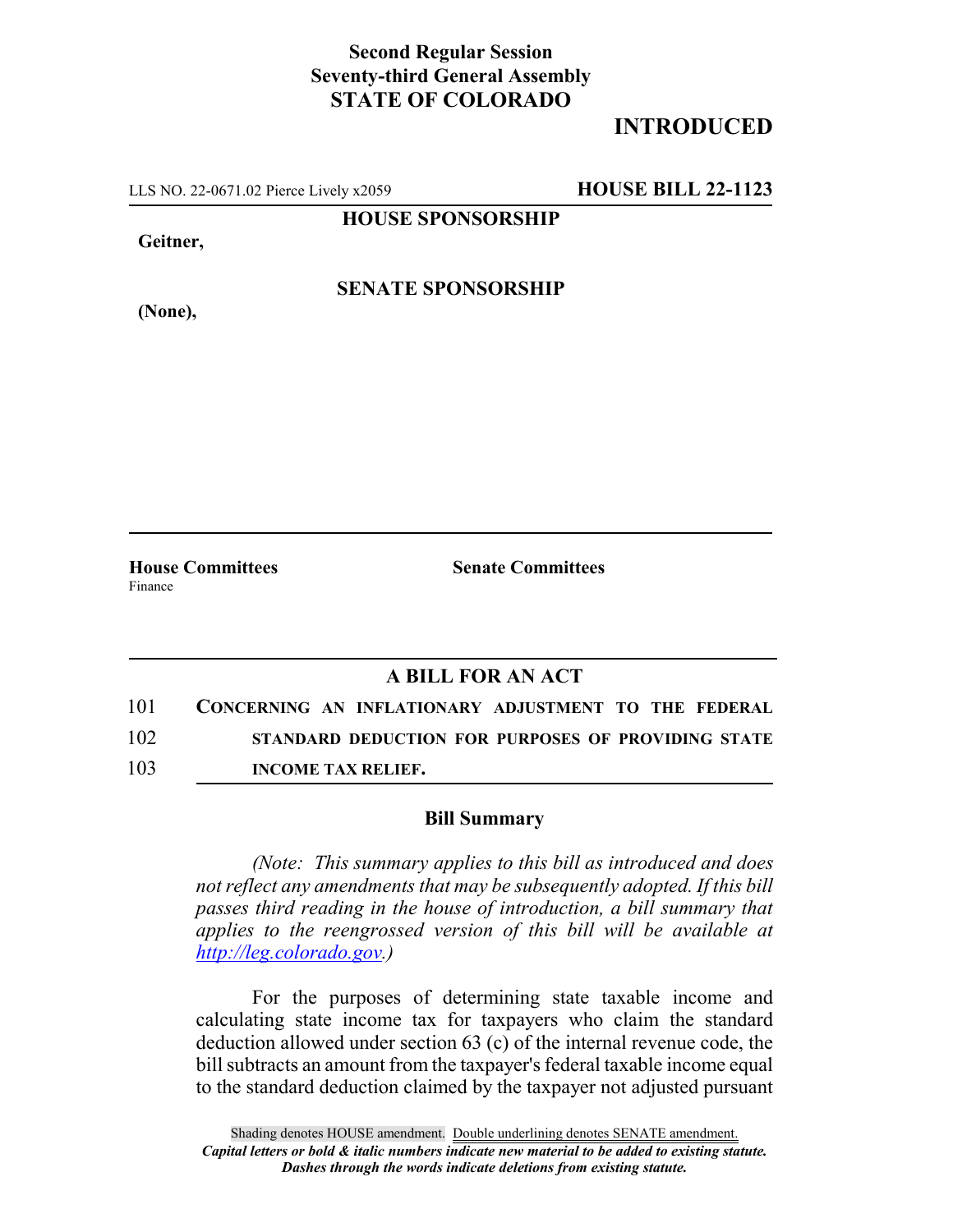to section 63 (c)(4) or (c)(7)(B)(ii) of the internal revenue code multiplied by the combination of:

- The percentage change in the United States department of labor's bureau of labor statistics consumer price index for Denver-Aurora-Lakewood for all items paid by all urban consumers, or its applicable predecessor or successor index, (CPI) in the most recent year compared to 2017; and
- Twenty thousandths of a percent for every percent that the United States department of labor's bureau of labor statistics motor fuel index, or its applicable predecessor or successor index, exceeds the increase in CPI since 2017.

The subtraction is only allowed for income tax years commencing on or after January 1, 2023.

1 *Be it enacted by the General Assembly of the State of Colorado:*

2 **SECTION 1.** In Colorado Revised Statutes, 39-22-104, **add**  $3 \qquad (4)$ (bb) as follows:

| $\overline{4}$ | 39-22-104. Income tax imposed on individuals, estates, and              |
|----------------|-------------------------------------------------------------------------|
| 5              | trusts - single rate - report - legislative declaration - definitions - |
| 6              | repeal. (4) There shall be subtracted from federal taxable income:      |
| 7              | (bb) (I) FOR INCOME TAX YEARS COMMENCING ON OR AFTER                    |
| 8              | JANUARY 1, 2023, FOR TAXPAYERS WHO CLAIM THE STANDARD                   |
| 9              | DEDUCTION ALLOWED UNDER SECTION $63$ (c) OF THE INTERNAL REVENUE        |
| 10             | CODE, AN AMOUNT DETERMINED BY THE FORMULA $AS = SD (CPI + MFI)$ ,       |
| 11             | ROUNDED UPWARDS TO THE NEAREST FIFTY DOLLAR INCREMENT, WHERE:           |
| 12             | (A) "AS" IS EQUAL TO THE AMOUNT SUBTRACTED FROM FEDERAL                 |
| 13             | TAXABLE INCOME PURSUANT TO THIS SUBSECTION (4)(bb);                     |
| 14             | (B) "SD" IS EQUAL TO THE AMOUNT OF THE STANDARD DEDUCTION               |
| 15             | CLAIMED BY THE TAXPAYER NOT ADJUSTED PURSUANT TO SECTION 63             |
|                |                                                                         |

- 16  $(c)(4)$  OR  $(c)(7)(B)(ii)$  OF THE INTERNAL REVENUE CODE;
- 17 (C) "CPI" IS EQUAL TO THE PERCENTAGE CHANGE IN THE UNITED 18 STATES DEPARTMENT OF LABOR'S BUREAU OF LABOR STATISTICS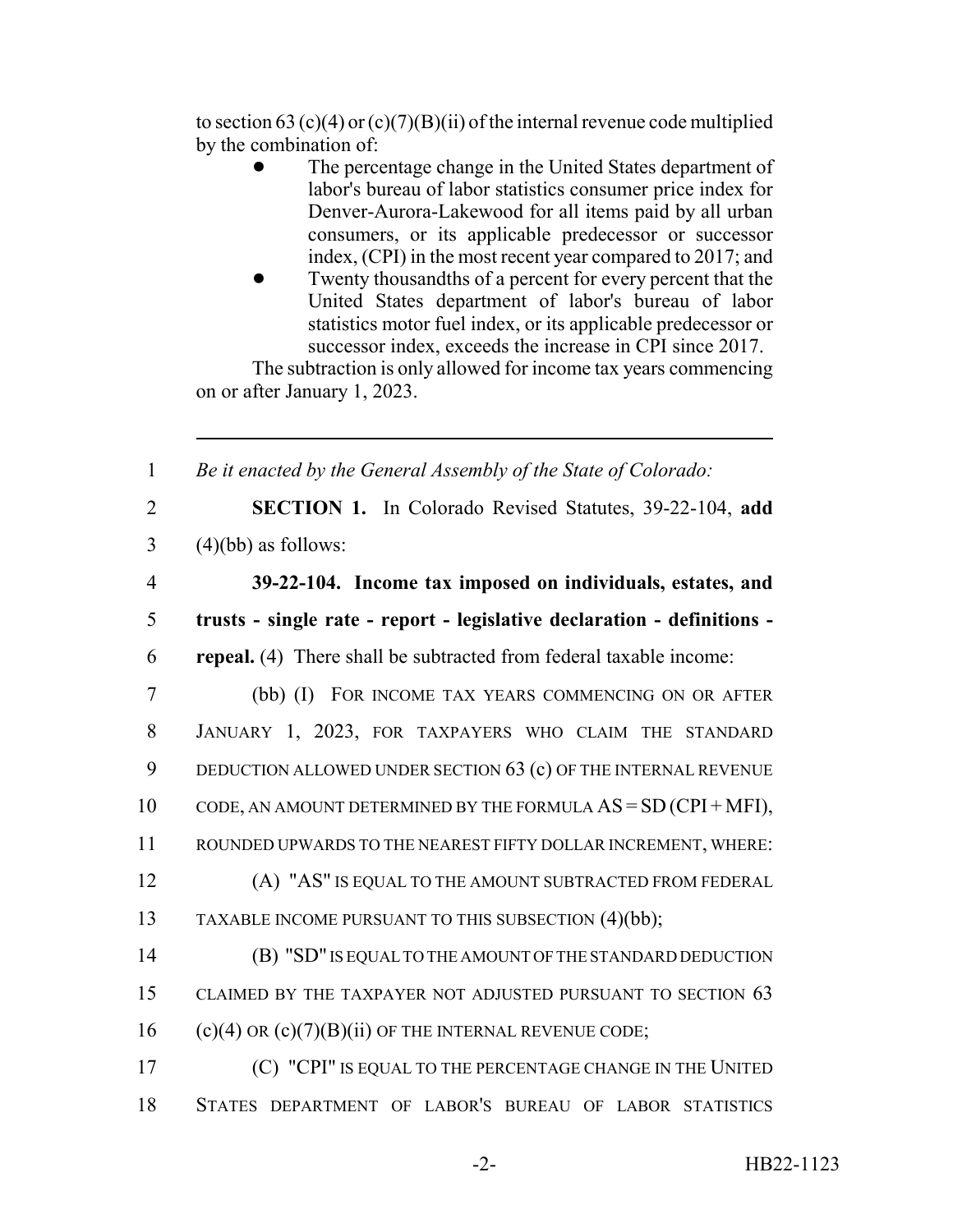CONSUMER PRICE INDEX FOR DENVER-AURORA-LAKEWOOD FOR ALL ITEMS PAID BY ALL URBAN CONSUMERS, OR ITS APPLICABLE PREDECESSOR OR SUCCESSOR INDEX, IN THE MOST RECENT YEAR COMPARED TO 2017; AND

 (D) "MFI" IS EQUAL TO TWENTY THOUSANDTHS OF A PERCENT FOR EVERY PERCENT THAT THE UNITED STATES DEPARTMENT OF LABOR'S BUREAU OF LABOR STATISTICS MOTOR FUEL INDEX, OR ITS APPLICABLE PREDECESSOR OR SUCCESSOR INDEX, EXCEEDS THE INCREASE IN CPI SINCE 2017.

 (II) IF THE AMOUNT DETERMINED BY THE FORMULA IN SUBSECTION (4)(bb)(I) OF THIS SECTION IS A NEGATIVE NUMBER, THE ADDITIVE INVERSE OF THAT AMOUNT IS NOT ADDED TO THE TAXPAYER'S FEDERAL TAXABLE INCOME.

 **SECTION 2.** In Colorado Revised Statutes, 39-21-304, **amend** 15  $(1)(a)$  and (4) as follows:

 **39-21-304. Tax expenditure - tax preference performance statement - tax expenditure repeal requirement.** (1) (a) On and after 18 January 1, 2021, EXCEPT AS OTHERWISE PROVIDED IN SECTION 39-22-104 (4)(bb), any bill that creates a new tax expenditure or extends an expiring tax expenditure must include a tax preference performance statement as part of a statutory legislative declaration.

 (4) On and after January 1, 2021, EXCEPT AS OTHERWISE PROVIDED IN SECTION 39-22-104 (4)(bb), any bill that creates a new tax expenditure must include a repeal of the expenditure after a specified period of tax years and any bill that extends an expiring tax expenditure must extend the expenditure for a specified period of tax years. A bill that creates a new tax expenditure or extends an expiring tax expenditure may